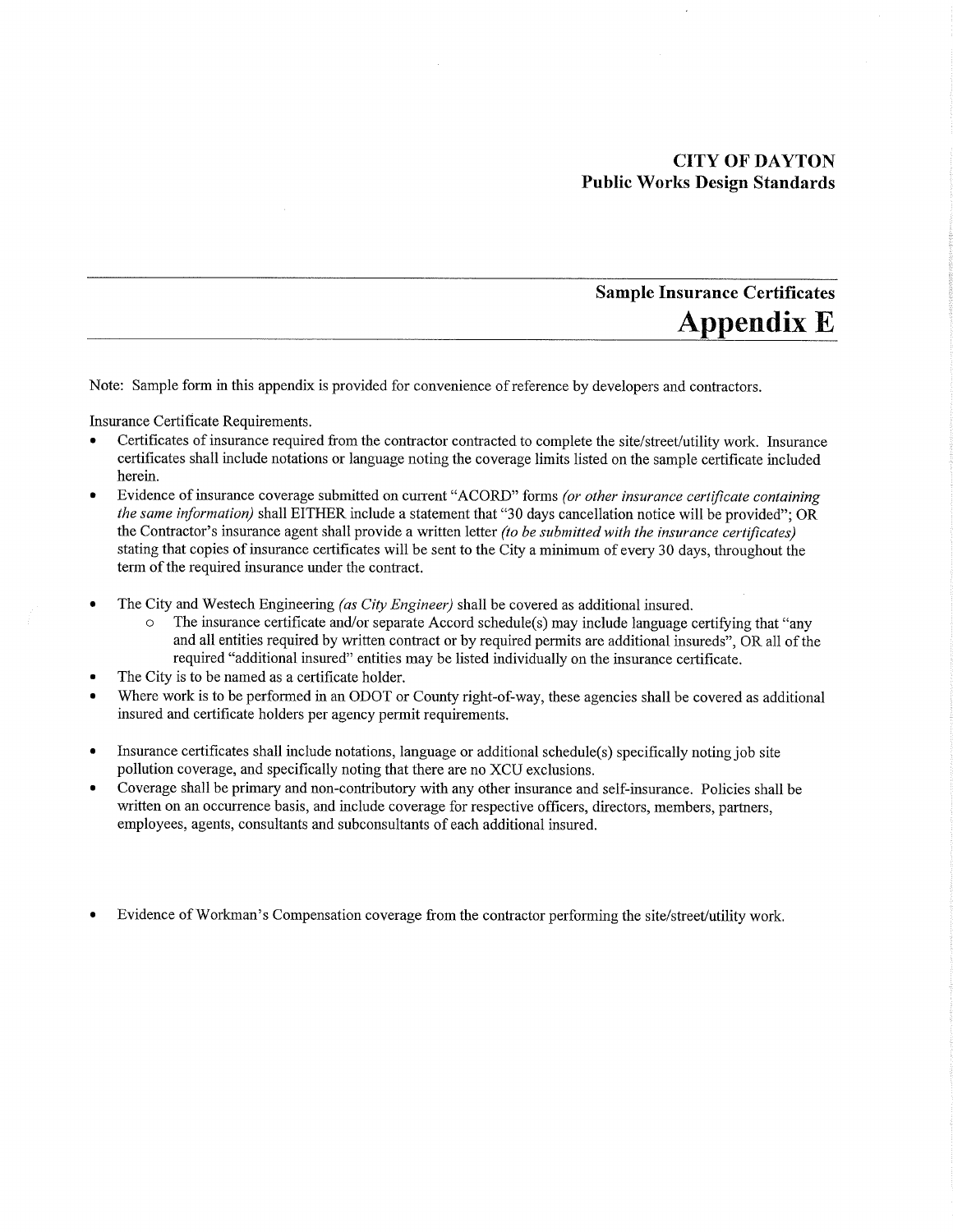$\label{eq:2.1} \frac{1}{\sqrt{2}}\int_{\mathbb{R}^3}\frac{1}{\sqrt{2}}\left(\frac{1}{\sqrt{2}}\right)^2\frac{1}{\sqrt{2}}\left(\frac{1}{\sqrt{2}}\right)^2\frac{1}{\sqrt{2}}\left(\frac{1}{\sqrt{2}}\right)^2\frac{1}{\sqrt{2}}\left(\frac{1}{\sqrt{2}}\right)^2\frac{1}{\sqrt{2}}\left(\frac{1}{\sqrt{2}}\right)^2\frac{1}{\sqrt{2}}\frac{1}{\sqrt{2}}\frac{1}{\sqrt{2}}\frac{1}{\sqrt{2}}\frac{1}{\sqrt{2}}\frac{1}{\sqrt{2}}$ 

 $\sqrt{2}$